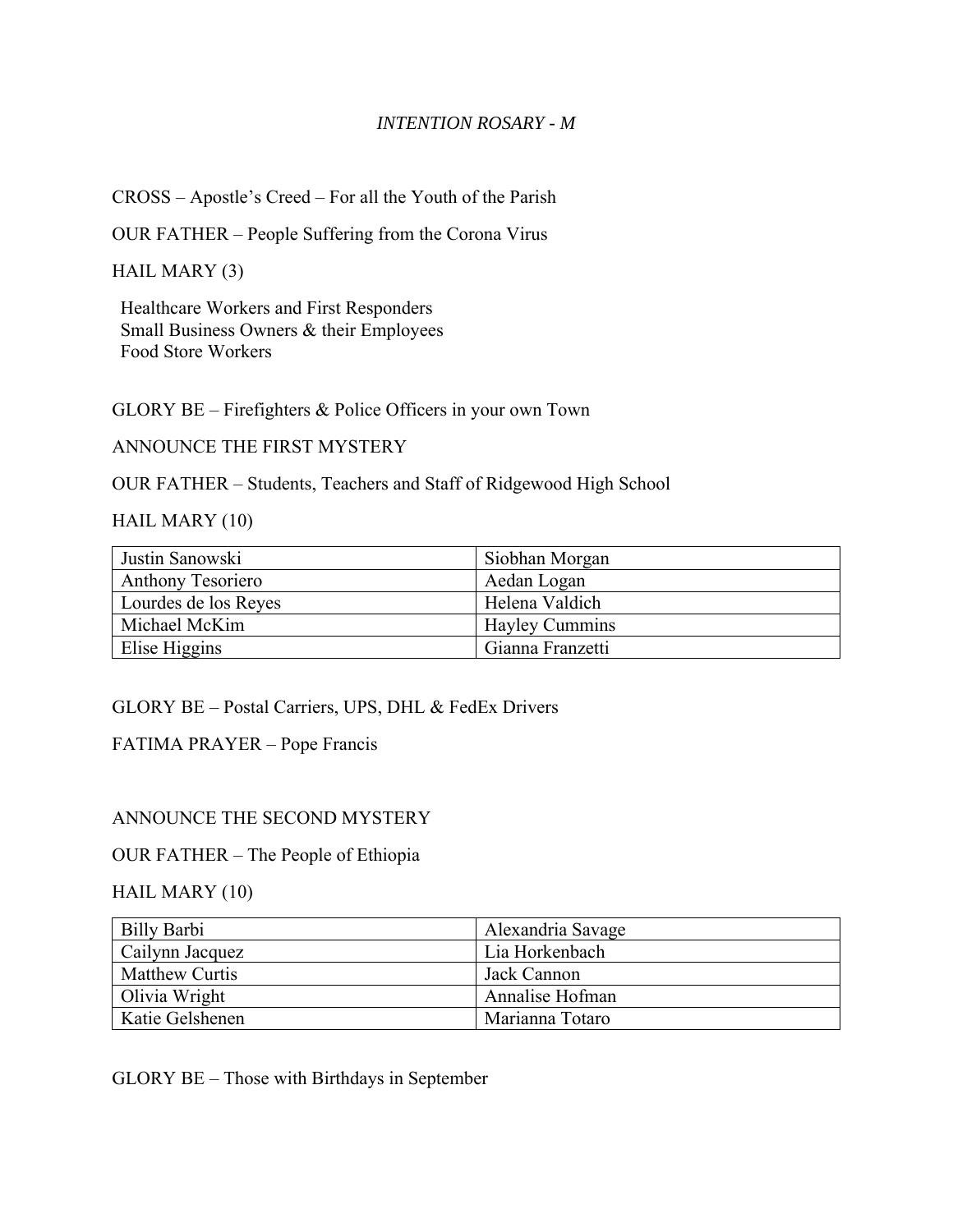# FATIMA PRAYER – Those over the age of 65

# ANNOUNCE THE THIRD MYSTERY

OUR FATHER – Students, Teachers and Staff of Manchester Regional High School

## HAIL MARY (10)

| John La France   | <b>Charlotte Reis</b> |
|------------------|-----------------------|
| Vanessa D'Angelo | Nick Meringolo        |
| Joe Grasso       | Michela Hughes        |
| Amanda DiTommaso | Alyssa Soma           |
| John Patterson   | Logan Gardner         |

### GLORY BE – Teenagers Thinking of a Medical Profession

### FATIMA PRAYER – Those who have Lost their Faith

## ANNOUNCE THE FOURTH MYSTERY

### OUR FATHER – The People of Peru

# HAIL MARY (10)

| Madeline Goetze   | William Maasarani |
|-------------------|-------------------|
| Hallie Rivera     | Ava Jacoby        |
| Christopher Henni | Connor Byrne      |
| Declan Wayle      | Philip Micale     |
| Mike Swords       | Emma Liguori      |

### GLORY BE – The Unemployed

### FATIMA PRAYER – Those who Lost a Loved one to the Corona Virus

### ANNOUNCE THE FIFTH MYSTERY

## OUR FATHER – Teenagers who are Homeless

### HAIL MARY (10)

| Mariel Wellinghorst | Patrick Orefice |
|---------------------|-----------------|
| Maria Walsh         | John Flusche    |
| William Messineo    | Kate Zuckerman  |
| Michael Carfi       | David Kim       |
| Alexander Fernandez | Cassandra Luing |